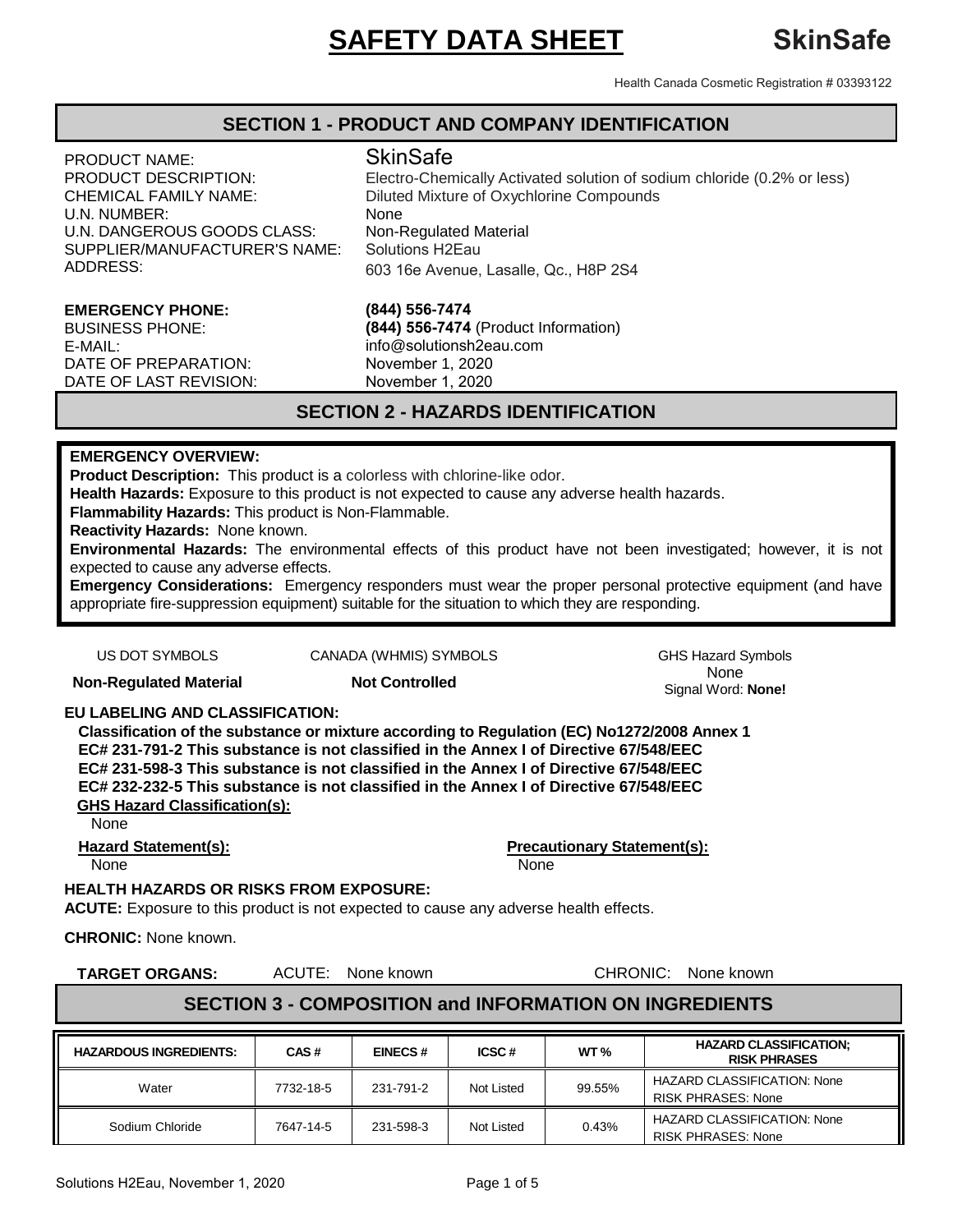# **SAFETY DATA SHEET** SkinSafe

| Hypochlorous Acid/Sodium<br>Hypochlorite                                                                                                                       | 7790-92-3 | 232-232-5 | Not Listed | 0.02% | <b>HAZARD CLASSIFICATION: None</b><br><b>RISK PHRASES: None</b> |
|----------------------------------------------------------------------------------------------------------------------------------------------------------------|-----------|-----------|------------|-------|-----------------------------------------------------------------|
| Balance of other ingredients are non-hazardous or less than 1% in concentration (or 0.1% for<br>carcinogens, reproductive toxins, or respiratory sensitizers). |           |           |            |       |                                                                 |

**NOTE:** ALL WHMIS required information is included in appropriate sections based on the ANSI Z400.1-2010 format. This product has been classified in accordance with the hazard criteria of the CPR and the MSDS contains all the information required by the CPR, EU Directives and the Japanese Industrial Standard *JIS Z 7250: 2000*.

# **SECTION 4 - FIRST-AID MEASURES**

**EYE CONTACT:** If product enters the eyes, open eyes while under gentle running water for at least 15 minutes. Seek medical attention if irritation develops.

**SKIN CONTACT:** Wash skin thoroughly after handling. Seek medical attention if irritation develops and persists.

**INHALATION:** If breathing becomes difficult, remove victim to fresh air. If necessary, use artificial respiration to support vital functions. Seek medical attention if breathing dificulty continues.

**INGESTION:** If product is swallowed, call physician or poison control center for most current information. If professional advice is not available, do not induce vomiting. Never induce vomiting or give diluents (milk or water) to someone who is unconscious, having convulsions, or who cannot swallow. Seek medical advice. Take a copy of the label and/or MSDS with the victim to the health professional.

#### **MEDICAL CONDITIONS AGGRAVATED BY EXPOSURE:** None known

**RECOMMENDATIONS TO PHYSICIANS:** Treat symptoms and reduce over-exposure.

# **SECTION 5 - FIRE-FIGHTING MEASURES**



**Hazard Scale: 0** = Minimal **1** = Slight **2** = Moderate **3** = Serious **4** = Severe \* = Chronic hazard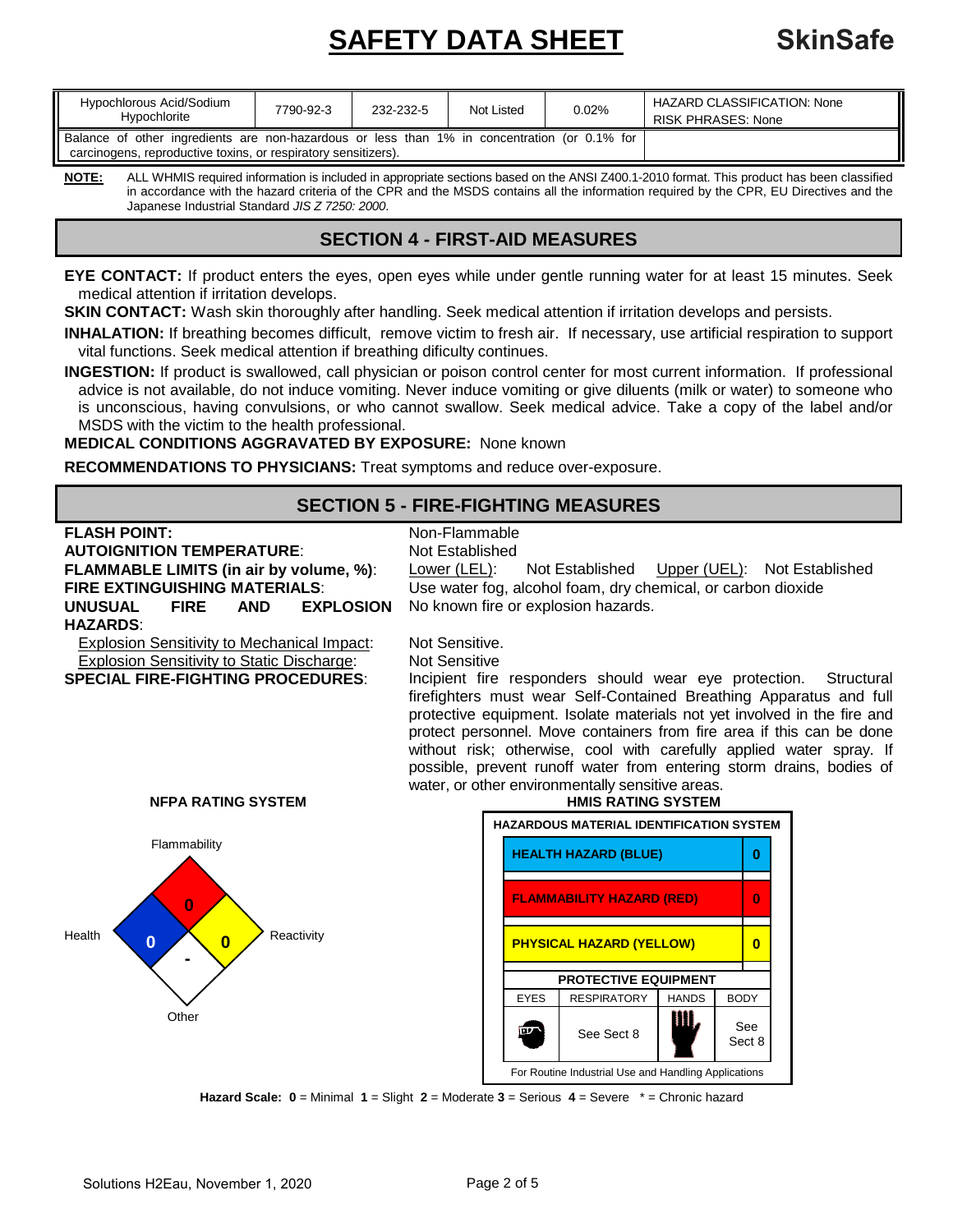# **SECTION 6 - ACCIDENTAL RELEASE MEASURES**

**SPILL AND LEAK RESPONSE:** SkinSafe is <0.9% sodium chloride (salt) solution and less than 0.05% available chlorine. Some localities allow this to be sent to open storm sewers, however local environmental regulatory requirements should be followed. If desired, spills can be washed to sewer with plenty of water or neutralized by sodium sulfite or sodium thiosulfate.

# **SECTION 7 - HANDLING and STORAGE**

**WORK PRACTICES AND HYGIENE PRACTICES:** Use good hygiene practices. **STORAGE AND HANDLING PRACTICES:** Store in a cool dry location. Protect from physical damage.

# **SECTION 8 - EXPOSURE CONTROLS - PERSONAL PROTECTION**

#### **EXPOSURE LIMITS/GUIDELINES:**

| <b>Chemical Name</b>                     | CAS#      | <b>ACGIH TWA</b> | <b>OSHA TWA</b> | WEEL       |
|------------------------------------------|-----------|------------------|-----------------|------------|
| Water                                    | 7732-18-5 | Not Listed       | Not Listed      | Not Listed |
| Sodium Chloride                          | 7647-14-5 | Not Listed       | Not Listed      | Not Listed |
| Hypochlorous Acid/Sodium<br>Hypochlorite | 7790-92-3 | Not Listed       | Not Listed      | Not Listed |

Currently, International exposure limits are not established for the components of this product. Please check with competent authority in each country for the most recent limits in place.

**VENTILATION AND ENGINEERING CONTROLS:** Open air or good room ventilation is normally adequate for the safe use of the product. Avoid breathing any vapours or fumes resulting from acidification ventilation.

*The following information on appropriate Personal Protective Equipment is provided to assist employers in complying with OSHA regulations found in 29 CFR Subpart I (beginning at 1910.132) or equivalent standard of Canada, or standards of EU member states (including EN 149 for respiratory PPE, and EN 166 for face/eye protection), and those of Japan. Please reference applicable regulations and standards for relevant details.* 

**RESPIRATORY PROTECTION:** In accordance with OSHA regulations (29 CFR 1910.134 and 29 CFR 1910.1000) fogging or spraying applications may require worker respiratory protection, such as (1) NIOSH/MSHA approved air-purifying respirators, or (2) NIOSH/MSHA approved canister/cartridge facial respirators approved for chlorine/acid vapors.

**EYE PROTECTION:** Although SkinSafe is a cleanser designed not to irritate eyes or skin, Good Manufacturing/ Laboratory Practice recommends use of chemical safety goggles for all applications involving chemical handling.

**BODY PROTECTION:** Although SkinSafe is a cleanser designed not to irritate eyes. or skin; Good Manufacturing/ Laboratory Practice recommends use of chemical safety goggles for all applications involving chemical handling.

# **SECTION 9 - PHYSICAL and CHEMICAL PROPERTIES**

**PHYSICAL STATE:** Liquid **APPEARANCE & ODOR:** Clear, colorless with a chlorine like odor **ODOR THRESHOLD (PPM):** Not Applicable **VAPOR PRESSURE (mmHg):** Negligible **RELATIVE DENSITY:** 1.0088<br> **EVAPORATION RATE (nBuAc = 1):** Not Applicable **EVAPORATION RATE (nBuAc = 1): BOILING POINT (C°):** 100°C (212°F)<br> **MELTING/FREEZING POINT (C°):** 0°C (32°F) **MELTING/FREEZING POINT (C°): pH:** 6.3 – 6.7 **SPECIFIC GRAVITY 20°C: (WATER =1)** 1 **SOLUBILITY IN WATER (%)** Complete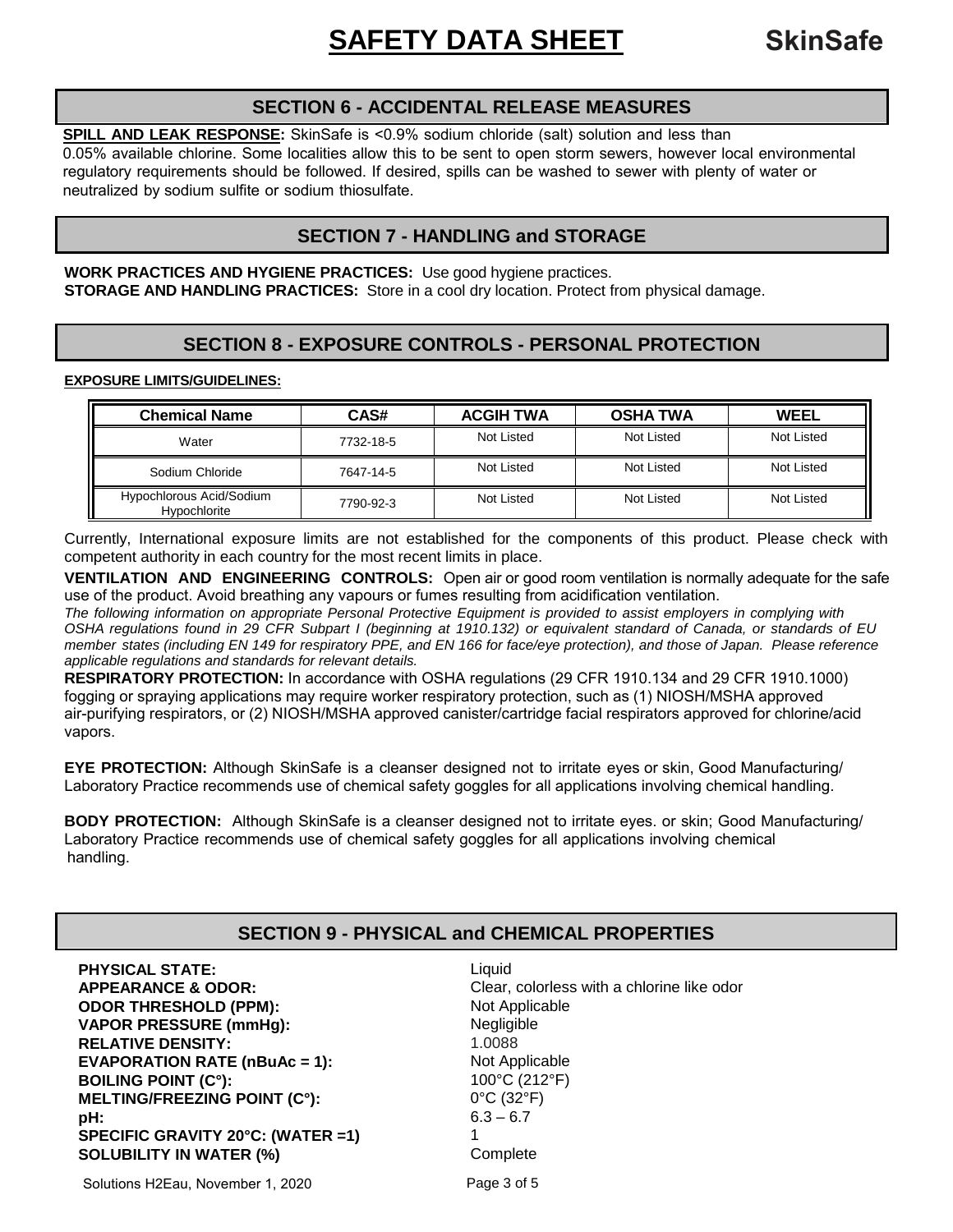# **SECTION 10 - STABILITY and REACTIVITY**

**STABILITY:** Product is stable

**DECOMPOSITION PRODUCTS:** When heated to decomposition this product produces carbon dioxide and carbon monoxide.

#### **MATERIALS WITH WHICH SUBSTANCE IS INCOMPATIBLE:** None known

**HAZARDOUS POLYMERIZATION:** Will not occur.

**CONDITIONS TO AVOID:** None known

# **SECTION 11 - TOXICOLOGICAL INFORMATION**

**TOXICITY DATA:** No Toxicity data is available for this product: No LD 50 Data Available

**SUSPECTED CANCER AGENT:** None of the ingredients are found on the following lists: FEDERAL OSHA Z LIST, NTP, CAL/OSHA, IARC and therefore is not considered to be, nor suspected to be a cancer-causing agent by these agencies.

**IRRITANCY OF PRODUCT:** Contact with this product can be irritating to exposed skin and eyes.

**SENSITIZATION OF PRODUCT:** This product is not considered a skin sensitizer.

**REPRODUCTIVE TOXICITY INFORMATION:** No information concerning the effects of this product and its components on the human reproductive system

# **SECTION 12 - ECOLOGICAL INFORMATION**

#### **ALL WORK PRACTICES MUST BE AIMED AT ELIMINATING ENVIRONMENTAL CONTAMINATION.**

**ENVIRONMENTAL STABILITY:** No specific data is available for this product; however, this product is expected to be readily biodegradable.

**EFFECT OF MATERIAL ON PLANTS or ANIMALS:** No evidence is currently available on this product's effects on plants or animals.

**EFFECT OF CHEMICAL ON AQUATIC LIFE:** No evidence is currently available on this product's effects on aquatic life. However, it has been reported that it could harm fish.

### **SECTION 13 - DISPOSAL CONSIDERATIONS**

**PREPARING WASTES FOR DISPOSAL:** Waste disposal must be in accordance with appropriate Federal, State, and local regulations, those of Canada, Australia, EU Member States and Japan.

**RCRA WASTE CODE:** Not Listed

**EU WASTE CODE:** Not Listed

### **SECTION 14 - TRANSPORTATION INFORMATION**

**US DOT; IATA; IMO; ADR:**

**THIS PRODUCT IS NOT CLASSIFIED AS DANGEROUS GOODS AS DEFINED BY 49 CFR 172.101 BY THE U.S. DEPARTMENT OF TRANSPORTATION.**

**PROPER SHIPPING NAME:** Non-Regulated Material

**HAZARD CLASS NUMBER and DESCRIPTION:** None

**UN IDENTIFICATION NUMBER:** None

**PACKING GROUP:** None

**DOT LABEL(S) REQUIRED:** None

**NORTH AMERICAN EMERGENCY RESPONSE GUIDEBOOK NUMBER (2004):** None

**MARINE POLLUTANT:** This products ingredients that are not classified by the DOT as a Marine Pollutant (as defined by 49 CFR 172.101, Appendix B)

TRANSPORT CANADA, TRANSPORTATION OF DANGEROUS GOODS REGULATIONS:

This product is not classified as Dangerous Goods, per regulations of Transport Canada.

INTERNATIONAL AIR TRANSPORT ASSOCIATION (IATA):

This product is not classified as Dangerous Goods, by rules of IATA:

INTERNATIONAL MARITIME ORGANIZATION (IMO) DESIGNATION:

This product is not classified as Dangerous Goods by the International Maritime Organization.